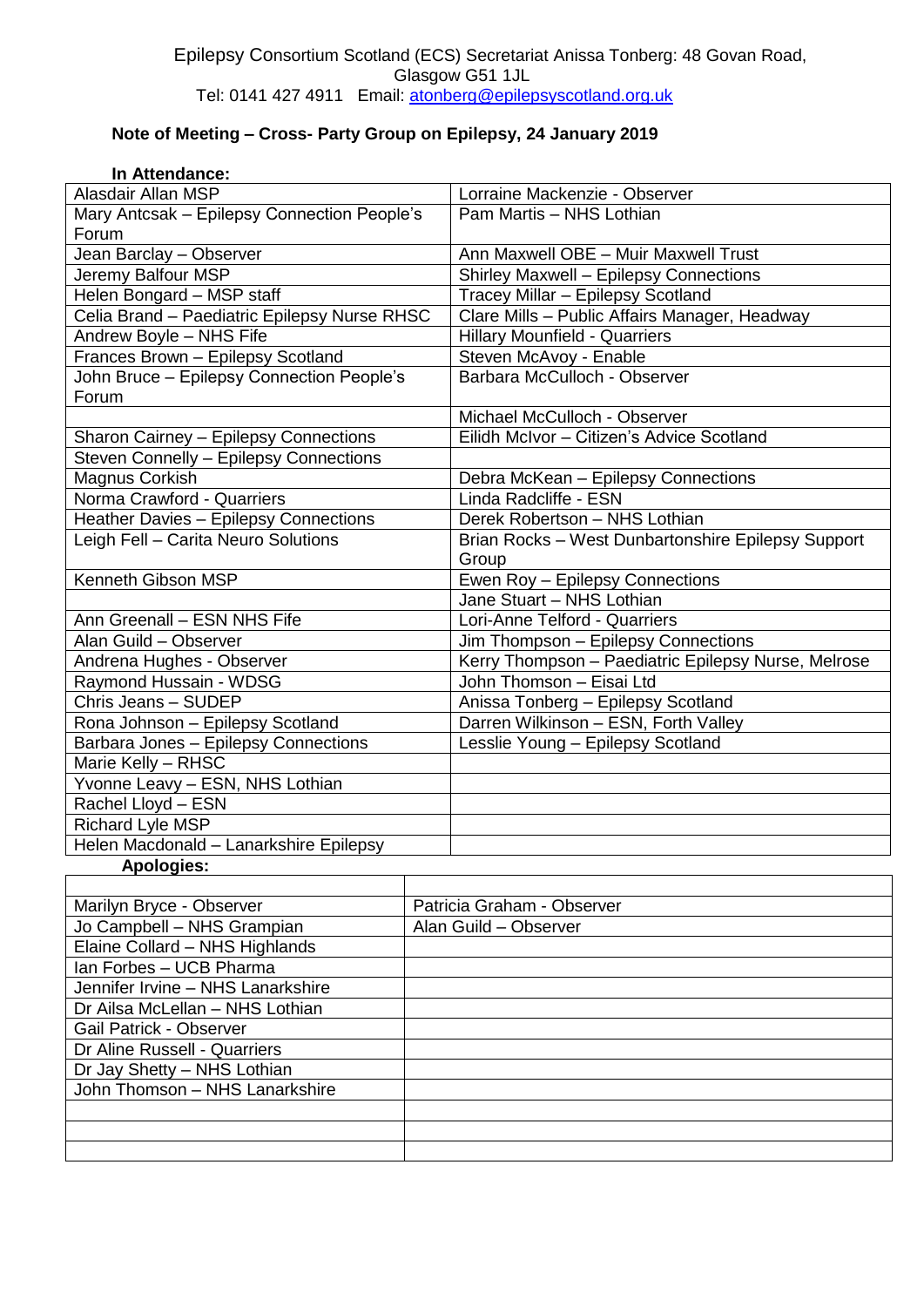- 1. Convener Kenneth Gibson MSP welcomed attendees to today's Meeting and gave update since last Septembers meeting.
- 2. The Scottish Government is developing a Pregnancy and Neurology Working Group in which there will be a stream dedicated to epilepsy and pregnancy and there will be more news on this in coming months.
- The British Paediatric Neurology Association have published guidance on the use of cannabisbased products for medicinal use in children and young people with epilepsy. In practice this appears currently restricted to children with Dravet or Lennox Gastaut Syndrome. It is thought the drug Epidiolex will be licenced later this year.
- Since the last Cross Party Group, the Minister for Public Health talked about Scotland's first Neurological Action Plan this has now been published and is still open for consultation.
- The draft General Standards for Neurological Care and Support from Healthcare Improvement Scotland have been published and received over 800 consultation responses which are currently being analysed.
- Kenneth Gibson MSP introduced Frances Brown, Welfare Rights Officer for Epilepsy Scotland who gave an overview about her work in helping people with epilepsy access Personal Independence Payments and some of the issues they face under the current system run by the DWP:
- 3. The Scottish Government provided the funding for Epilepsy Scotland to employ a Welfare Rights Officer for one year to assist people with a diagnosis of epilepsy and their families/carers. Due to the demands and the success of the service, the post has been extended for a further year and Epilepsy Scotland has recently employed a further Welfare Rights Officer.
- From the initial set up of the service in September 2017 to November 2018 Epilepsy Scotland have assisted 120 clients and around 615 people contacted the charity and over £700,000 confirmed Client Financial Gains.
- . - A number of clients have been assisted with a number of different issues – advice and information, identifying entitlement to benefits and assistance throughout the claims process for Personal Independence Payment and Employment Support Allowance, this included assistance to challenge decisions and submitting Mandatory Reconsideration and Appeals requests. Representation was also provided at Tribunal Hearings along with undertaking complex casework, taking two cases to Upper Tribunal on behalf of clients, both these cases were successful.
- A quality service is provided which is tailored to each client which means they can do office visits and home visits, this depends on what is best for each particular client. Epilepsy Scotland have travelled all over Dundee, Glenrothes, Falkirk, Edinburgh and down as far as Ayrshire.
- A statement from a particular client was read out at his request:.
- "At the age of 43 I had my first seizure then after a good while I was diagnosed with epilepsy, my life had been turned totally upside down and my mental health has also been affected. As a result of my epilepsy I lost both my jobs and was forced to give up (football) coaching as I took tonic clonic seizures in front of the boys.
- Epilepsy Scotland helped me and gave me tremendous support, this is the first time I felt someone was showing any concern for my wellbeing especially in effect of the benefit system. I would not have managed to survive the ordeal of the queues endless form filling that was required to be filled in and appointments to attend without their support. This information and help should be readily available to people to be able to avoid the time and stress it takes to get benefits."
- Problems occur with Personal Independence Payments because there are descriptors that people need to meet and with a condition such as epilepsy that may be fluctuating then people do not automatically tick all the tick boxes and unless someone delves deeper and looks at the person in and around then no assessment is going to catch for that person.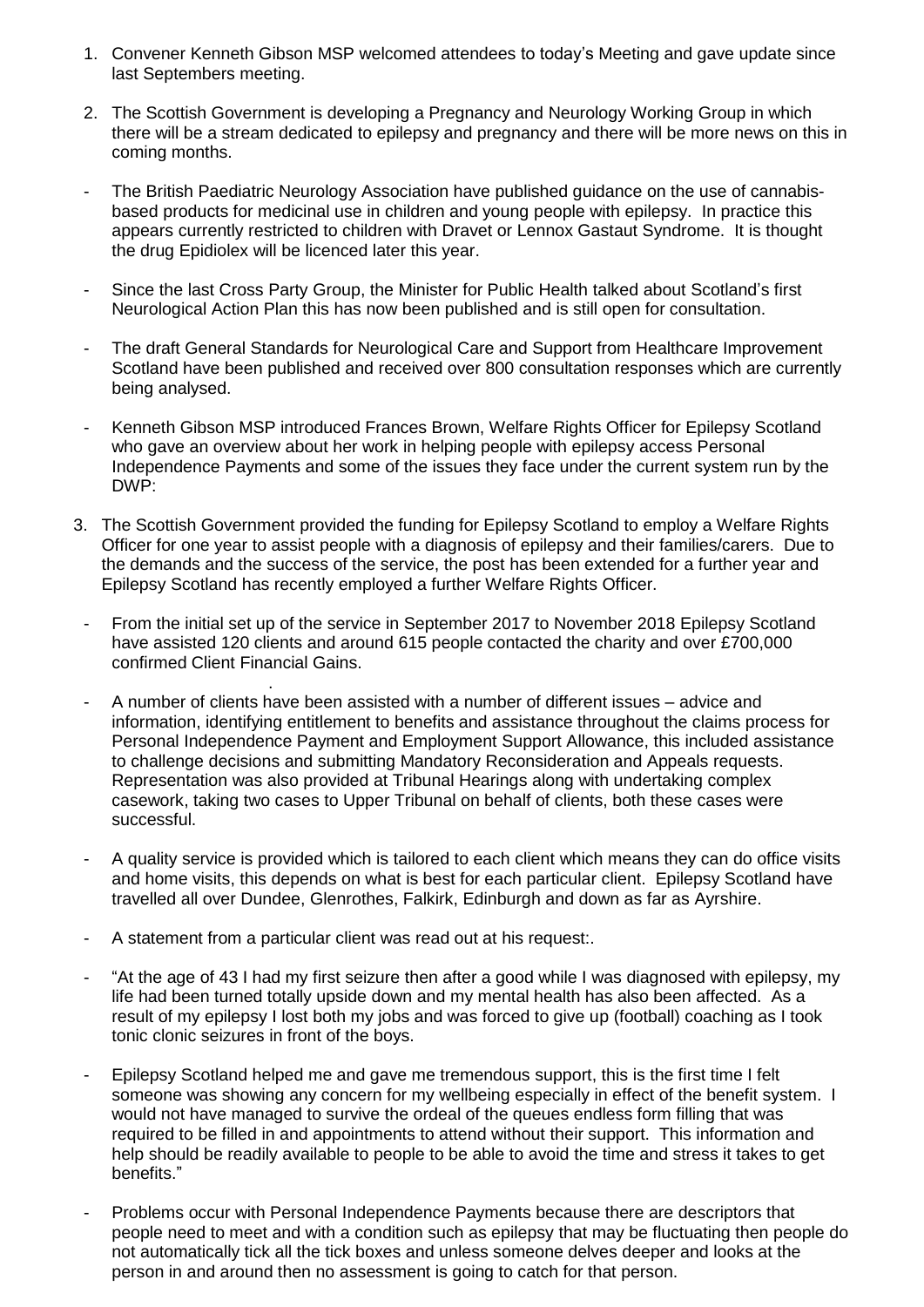- What has happened with a lot of people is that migration has started earlier than their DLA awards were going to be finish so the money that they thought they were going to have for another few years end, it gets taken off because they don't meet the points that criteria to get an award of PIP. There is also a link between epilepsy, Learning Disabilities and mental health problems.
- There were 6,330 decisions made on claims for people with epilepsy migrating from DLA to PIP and out of that figure 3,380 people did not receive any award on their transfer at the initial assessment stage, thankfully 1,120 people appealed the decision unfortunately the remainder did not appeal. Out of the 1,120 who appealed 870 were subsequently awarded PIP after their Tribunal. This means that over 53% of people living with epilepsy who previously had DLA were denied PIP, almost double the national average for all health conditions which is 27%, 33% of people who appealed the decision not to award them the PIP and of that 33% 77% were successful.
- There are some links between epilepsy, learning disabilities and mental health. About 1 in 3 people (32%) who have a mild to moderate learning disability as their main condition also are likely to have a diagnosis of epilepsy. Around 1 in 5 people (20%) with epilepsy as their main condition also have a learning disability. 33% of people with epilepsy report depression and up to 49% have anxiety disorders. Suicide rates in epilepsy are commonly 3-6 times higher that the general population, this is within 6 months of their diagnosis.
- The current benefit process does not seem to fully understand epilepsy as a condition. They only take into account the tonic clonic seizures and not the complex partial seizures or absences. They also do not consider the memory problems, low concentration, side effects of medication or the need for emergency medication. This lack of understanding means that people with epilepsy are not meeting the 50% rule – but in reality, they are. This was a question that was asked in Parliament to the Works and Pensions Minister in July 2018.
- One study found that out of 700 people with epilepsy 545 reported problems with memory. Mental Health is also under estimated in the assessment process, 33% of people with epilepsy report depression and up to 49% have anxiety disorders. As a result of two High Court rulings the DWP has changed its PIP assessment process in two areas – Safety and Supervision when carrying out activities (risk) and overwhelming psychological distress and journeys.
- Eleven benefits have been devolved under the new Social Security (Scotland) Bill including Personal Independence Payment, Disability Living Allowance and Attendance Allowance. The good thing is that the Bill enshrines in law the principle of treating benefits claimants fairly, with dignity and respect and will eventually end the compulsory assessments that all claimants must go through.
- Epilepsy Scotland welcomes the opportunity to be part of shaping and improving the future of the Social Security Scotland benefits system for our clients, their families and carers.
	- 4. The Convener thanked Frances for her presentation and invited questions.

**Michael McCullough, Observer** – Thanked Frances for her comprehensive description of the problems and complexity when applying for PIP and the effect it has on people of all descriptions.

**Alastair Allan MSP** – Asked about how the new Social Security system can protect people from suicide who have just been diagnosed with epilepsy.

**Frances Brown, Epilepsy Scotland –** Said the system must review the condition as a whole. Seizures are just one part of the condition; most people say the memory and anxiety/depression cause the most problems for them. It is about understanding all effects of the condition and ensuring that person is treated with fairness and dignity.

**Hilary Mounfield, Scottish Epilepsy Centre** – Asked what training assessors get in epilepsy.

**Frances Brown, Epilepsy Scotland** – Advised that from personal experience, through attending assessments with clients, said not very much. Said there doesn't seem to be a wide understanding on how the condition affects people.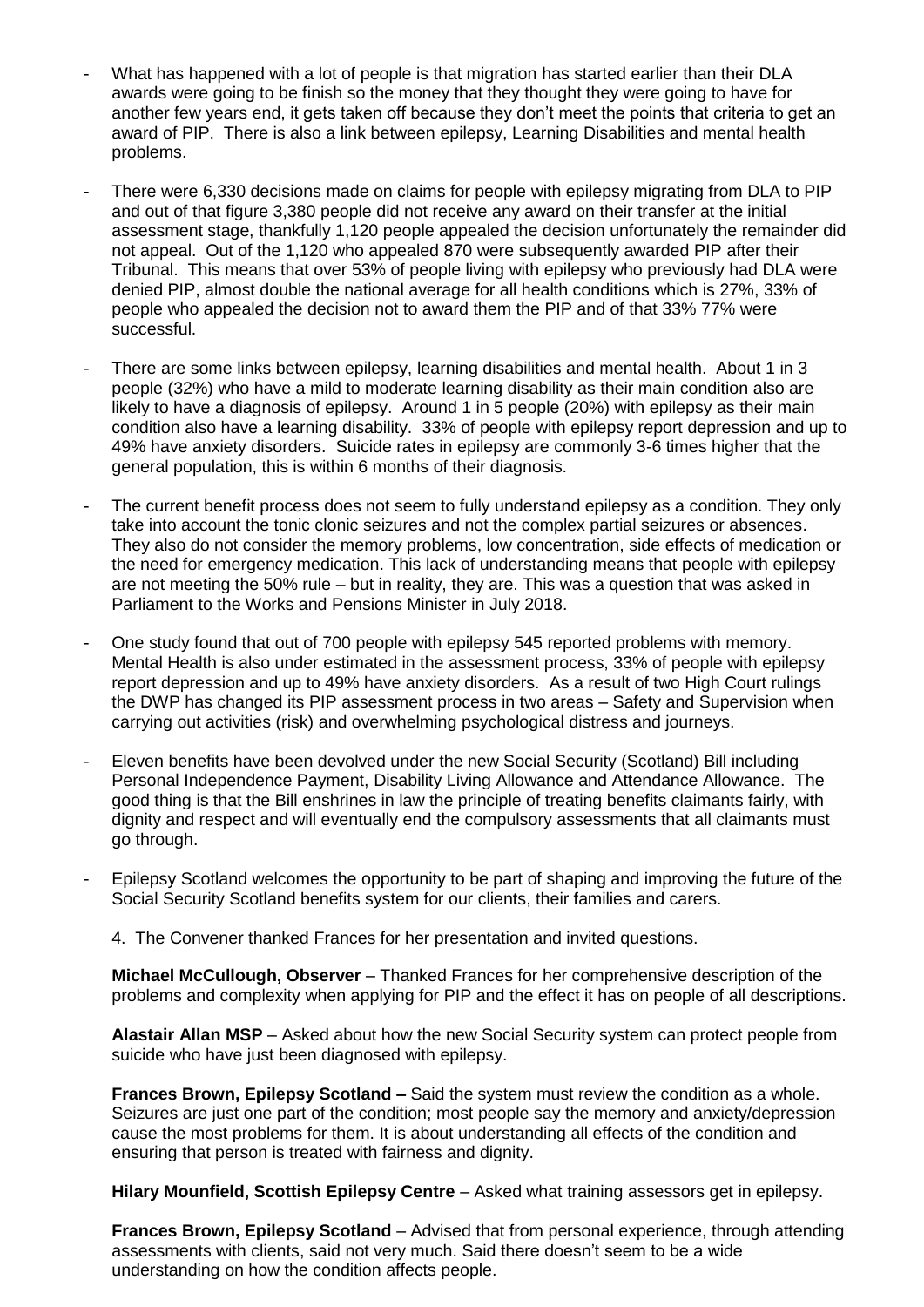5. The Convener introduced Cabinet Secretary for Social Security and Older People, Shirley-Anne Somerville MSP, to speak about the up and coming changes in Social Security and positive impacts this will hopefully have for people with epilepsy.

## **Shirley-Anne Somerville MSP** – Thanked members for inviting her to the CPG.

Said the Scottish Government are trying to do things very differently which is summed up in the Social Security Act because it enshrines Social Security as a human right, meaning there should be no stigma to claiming it.

Said this is a joint project with the DWP, so the timetable is not entirely up to the Scottish Government. Noted 15% of benefits are being devolved to Scotland, with the rest in Westminster meaning that a strong link remains with the DWP.

The Social Security Agency headquarters have been set up in Dundee, with the first payments being made last year; two payments of the Carers allowance supplement totalling around £33.3 million. The new system is being designed through experience panels. This means the system is designed with people, not for them, and ensures that it works for everyone all the time.

Notes the concern, gained through her work as a constituency MSP, that people have about the disability benefits system and that the current system is broken. Said that the government are particularly focussed on PIP and it will be designed an exceptionally different way. Said mental health and fluctuating conditions are examples where the current system does not work. The current culture of needing to prove that you are not lying will change under the new system.

The form to apply for benefits needs to change, this will be designed by people with lived experience of the current system. Said the government needs to remove repetition and the complexity of forms. Also said that the burden to provide extra information needs to be taken away from the individual so that it is the agency that has the responsibility for gathering evidence. Also stressed the importance to exhaust existing information first before asking claimants to repeat themselves or ask for new information.

Said she recognises that face to face assessments have become default under the new system and this is extremely traumatic for people and it affects people's mental and physical health. Under the new system they will move away from face to face assessments in general, there needs to be more flexibility in the new system with the option of home assessments where appropriate.

When face to face assessments have to happen, they must be carried out in a way so that it works for the individual and they do not feel like they are on trial.

Audio recordings will be introduced to stop the inconsistencies between what happens in the assessment room and what is documented on the form. People can opt out of this however, this default practice should help restore trust in the system.

This work should help reduce the number of appeals as decisions will be correct in the first instance.

Said dignity, fairness and respect is at the heart of the new system. Understands that it is going to be difficult to restore trust in people but hopes that all the changes she outlined will help begin to build that trust up again.

**Barbara McCulloch** – thanked the Cabinet Secretary for providing clarity and told the group her daughter's experience of transitioning from DLA to PIP and how taking away her independence affected her physical and mental health.

**Anne Maxwell, Muir Maxwell Trust** – said that there are failures in the current system as every piece of information provided by the claimant is not considered and this affects point scoring. She said her son's Blue Badge renewal is currently in doubt as the PIP decision maker could not see all the documents supplied by her and awarded him less mobility points.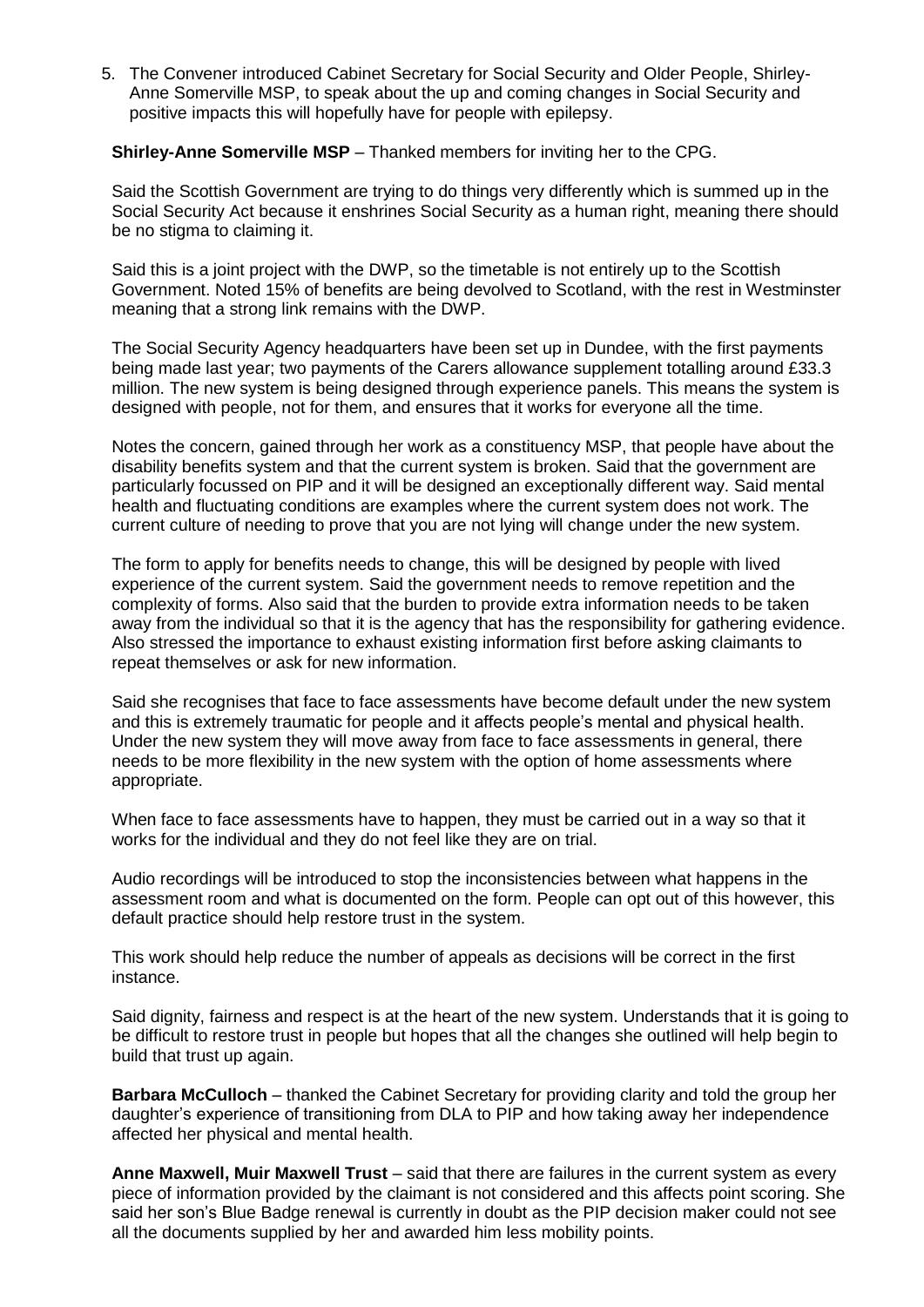**Shirley-Anne Somerville MSP –** noted that this was a good example of how the current system is broken and the Scottish Government are determined to ensure that these errors do not happen under the new system. There will never be a point where claimants have given out something that they have deemed as important and someone else has decided it's not.

**Anne Maxwell, Muir Maxwell Trust** – Said they didn't deem it unimportant they just couldn't physically access it.

**Shirley-Anne Somerville MSP –** Said somebody took the decision to not include it and that is wrong.

**Andrena Hughes, Observer** – said that she works for the DWP and at the end of the assessment clients should be asked if they have anything else they want to add and this should ensure that information is not lost. She also noted that the DWP staff are simply following rules set and do not have a say.

**Frances Brown, Epilepsy Scotland** – Said she has gone to assessments with clients and advised they do not normally get asked that question at the end. She disagrees that the DWP staff are only following the process because she believes if they followed the process and applied the law and descriptors correctly then people would get their points would not have to go to appeal.

**Andrena Hughes** – Said that is why it is essential that people appeal.

**Shirley-Anne Sommerville MSP** – Notes that the staff that currently work for the DWP are good and many now work in the Social Security Agency. Said that legislation, guidance, training and culture of staff all need to be right to ensure that people have the best opportunity for a fair assessment and get the benefits they are entitled to.

**Eilidh McIvor, Citizen's Advice Scotland** – asks how the emphasis on providing medical evidence will be taken away from the claimant.

**Claire Mills, Headway** – asks for assurance that the Third Sector training materials that are provided will be used and that there will be an evidence trial for that.

**Shirley Maxwell, Epilepsy Connections** – asks how the new system will change in terms of constantly filling out forms, waiting for results and then going for reassessment. Notes that people are constantly worrying.

**Shirley-Anne Sommerville MSP** – said they are still working on the details on how to claim existing information, they are looking seriously at gathering evidence from other sources like family and friends. Advises that they are currently consulting with the NHS to make sure the new process is sensible and will work in practice.

Emphasises the importance of ensuring that the training of staff is right. Notes that under the new system applicants are tested on their dignity, fairness and respect aptitudes. Once passing this, staff go through a full induction which includes training from the Third Sector. Advises that the Agency already works with a number of sub sector partners to deliver training – encourages other training providers to make the same link with the Social Security Scotland Agency.

Said that this constant wheel that people are on in regard to reviews, fighting the system just has to stop. The Scottish Government are seriously looking at review times and why re-assessments are taking place when someone's condition has not changed. Advised they need to get away from the constant worry that people have.

**Brian Rocks, West Dumbartonshire Epilepsy Support Group** – asks about the effectiveness of the points-based system to assess fluctuating conditions.

**Steven McAvoy, Enable** – Suggests that the new Scottish system should adopt a failsafe piece of legislation, similar to Employment Support Allowance (ESA), where if a claimant does not have enough points but they still cannot live independently, then this legislation should still grant them the benefit, despite not qualifying through the points system.